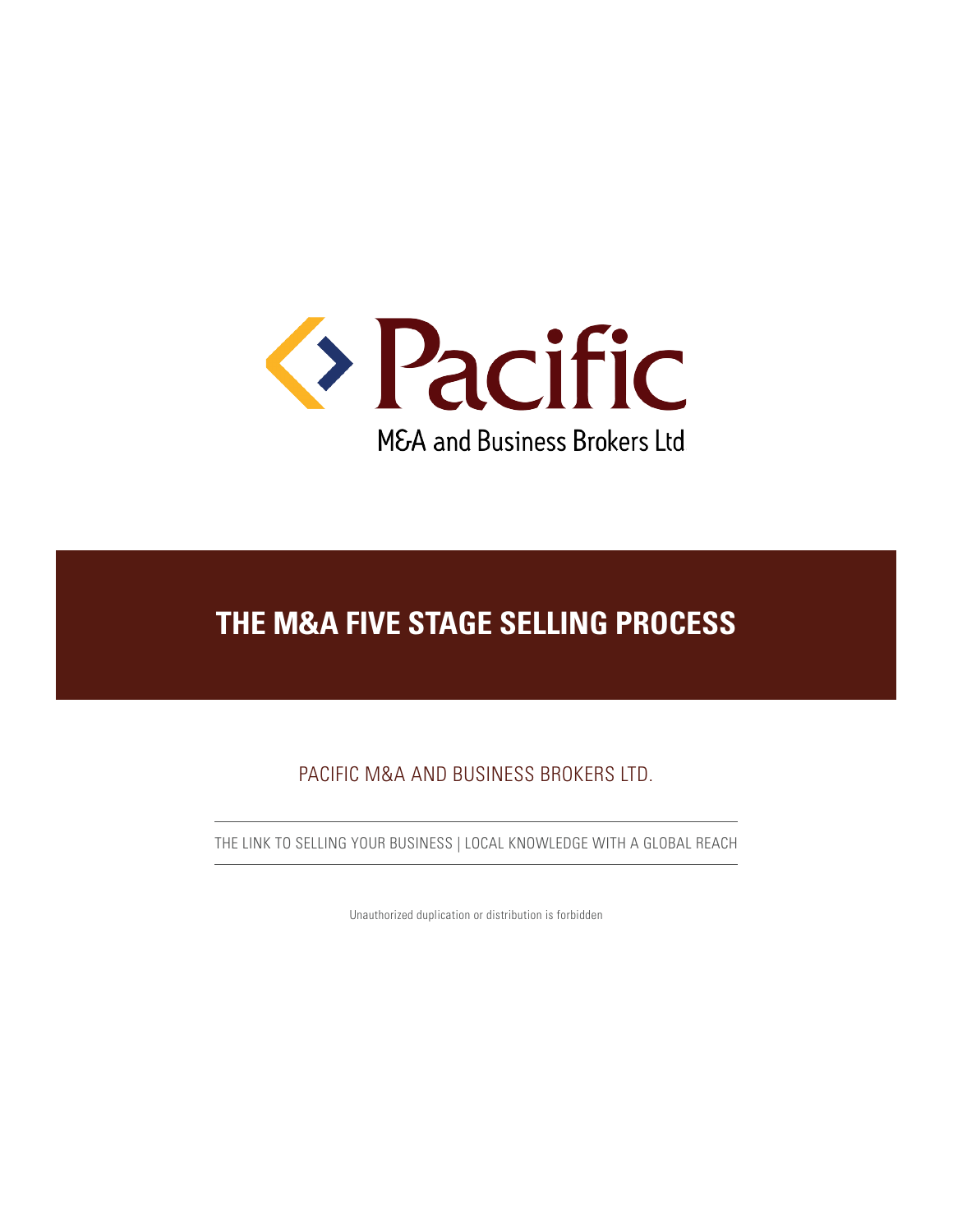

### **GENERAL OVERVIEW** M&A SELLING PROCESS - PACIFIC M&A AND BUSINESS BROKERS LTD.

#### Are You Thinking About Selling Your Business?

Maximize the value of your business with Pacific M&A and Business Brokers. In its pool of buyers, Pacific has over a thousand private equity groups looking for specific transactions that might be strategic, synergistic, or financial in nature, additionally they have several dozen industry specific buyers at any point in time and thousands of general buyers and contacts looking to purchase good businesses across multiple sectors.

Whether it's an immediate sale, or something you are considering over the next number of years, it is never too early to lay the foundations of your exit strategy. A time planned and considered approach will maximize the value and saleability of your business.

The M&A process is not a "one size fits all" process. The work within each stage and the amount of work and time required for each stage of the process may vary substantially together with the level of involvement of each advisor such as lawyer, accountant, etc., dependant on the stage and structure of each deal. Further, the process will vary based upon whether the sale process undertaken is structured as a one to one sale or an auction.

At Pacific, they ensure that all their efforts are intrinsically focused on helping their clients achieve their goals and will structure the sale process that best meets your business and goals.

#### The M&A Five Stage Selling Process

Stage 1 - Assessment of the Most Probable Selling Price (Market Interpretation) Stage 2 - Marketing Materials & Due Diligence Preparation Stage 3 - Marketing Stage 4 - Negotiations & Due Diligence Stage 5 - Closing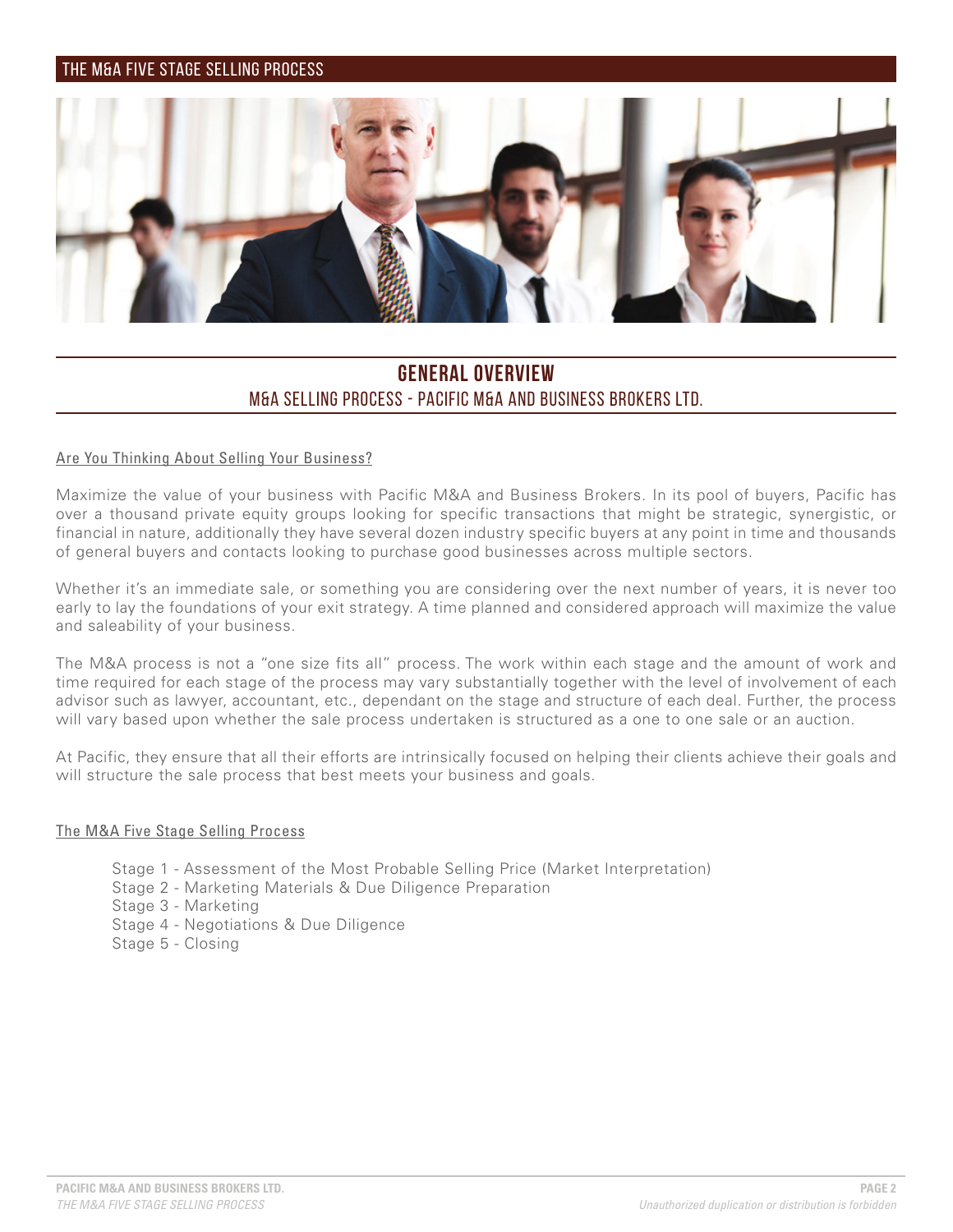

### **STAGE 1** ASSESSMENT OF THE MOST PROBABLE SELLING PRICE (MARKET INTERPRETATION)

#### Interpretation of Market Value

At this initial, yet critical stage of the process, Pacific M&A and Business Brokers seek to interpret the "real value" of the business as determined by the open market considering potential target specific strategic or synergistic opportunities. Using proprietary software, this is done by performing and providing a detailed, yet understandable valuation report that considers multiple proven methods under the three main approaches to business values. This report will articulate what Pacific calls the Most Probable Selling Price (MPSP) and forms the basis of Stage One of their process. This is an essential step to the process. Pacific charges a cost recovery fee for all assessments or valuations. The valuation fee is independent from the "success fee" paid for the successful sale of your business and will vary based on required work, business size, and other factors. Please discuss the fee with one of their professional M&A Advisors to determine your applicable fee.

#### Most Probable Selling Price (MPSP)

In performing the interpretation of the MPSP, Pacific M&A and Business Brokers works with you to confidentially complete any normalization of the historical financial information, understand the business and market space, determine realistic growth potential and projections, understand current market conditions, determine value drivers, and more. This enables them to provide a reasonable and critical assessment of the MPSP that will provide you with a realistic interpretation of the actual market value, pool of buyer size, and other critical information that will help you make key decisions and answer such questions as: "Is this the right time to go to market?"; "Will my expectations be met?"; "Who will the likely buyer be?"; "How long will it likely take?" and more.

Pacific's opinion of the MPSP is based on multiple proven methodologies, your specific knowledge of the business, market conditions, future growth potential and opportunity, value driver considerations, and much more which in turn provide unprecedented marketplace accuracy. Depending on the complexity of the business, detailed accuracy and timing of financial and other information provided by you, this process could take up to four weeks. It may be worth being reminded of the market reality that today's buyers are generally knowledgeable, and motivated by both the reason the business is for sale, and by the right price being presented. They will not pay for improbable opportunities that are without substance. Their ability to accurately justify the asking price is a key value they bring to the relationship.

During this Stage One of their process as well as Stage Two, Pacific may call on you to obtain additional information or discuss pertinent matters in order to ensure all details have been considered. If you are comfortable with the results of the provided MPSP report and wish to continue the process, Pacific then moves to Stage Two of their process where your full cooperation will be solicited in order for us to successfully get to the desired sale of your business. Successfully selling your business requires your full cooperation and commitment to the process.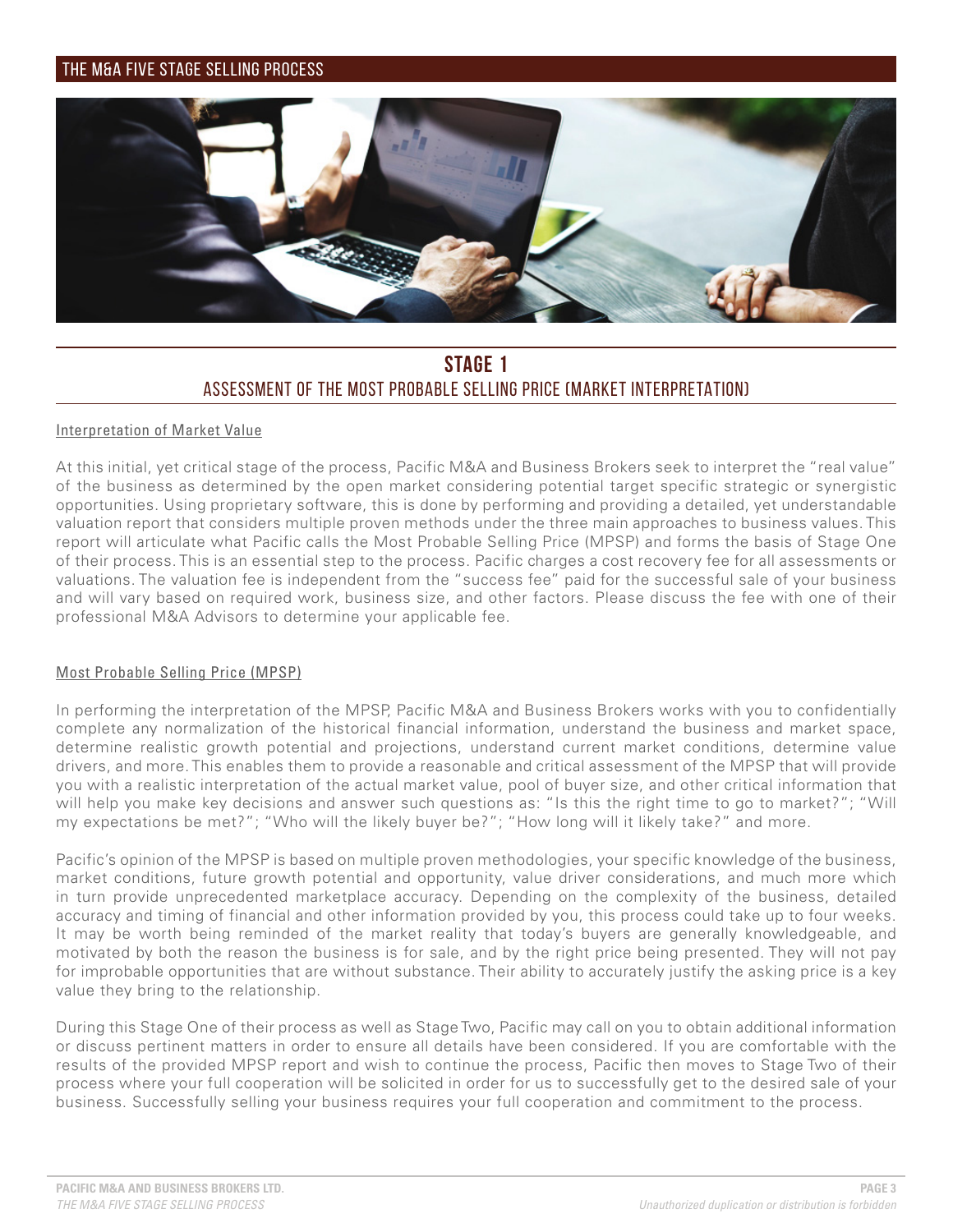

### **STAGE 2** MARKETING MATERIALS & DUE DILIGENCE PREPARATION

This could be considered the "preparatory stage" of an M&A transaction. In addition to creating the marketing materials to confidentially promote the business for sale, this stage also involves the determination of a potential target buyers and list development thereof, the assessment and consideration of different marketing options and strategies such as a "one-to-one" (traditional) sale process or auction process. Additionally, this stage also considers the analysis of possible synergies within select potential buyer targets.

This preparatory stage also encompasses a "pre-due diligence" and preliminary structuring considerations, the setup of a data room, and more.

The marketing materials consist of multiple confidential and restricted exposure marketing documents to address differing levels of buyer interest and qualifications. In parallel with the creation of the marketing materials, and since most transactions are known to fall apart during the buyer due diligence process, as noted above, Pacific performs their own internal due diligence in order to be properly prepared and ready to accurately and successfully manage the buyers due diligence process in Stage Four. In the preparation of the marketing materials, Pacific draws from data and information gathered during the Stage One valuation process such as detailed business analytics, industry status, competition, assessment of strengths, weaknesses, opportunities, and threats to both the business and industry, market size and status, buyer pool size, demographic and geography of target market, and a host of other points both historical and futuristic in order to confidentially and successfully present your business to qualified buyer targets in the most favourable light.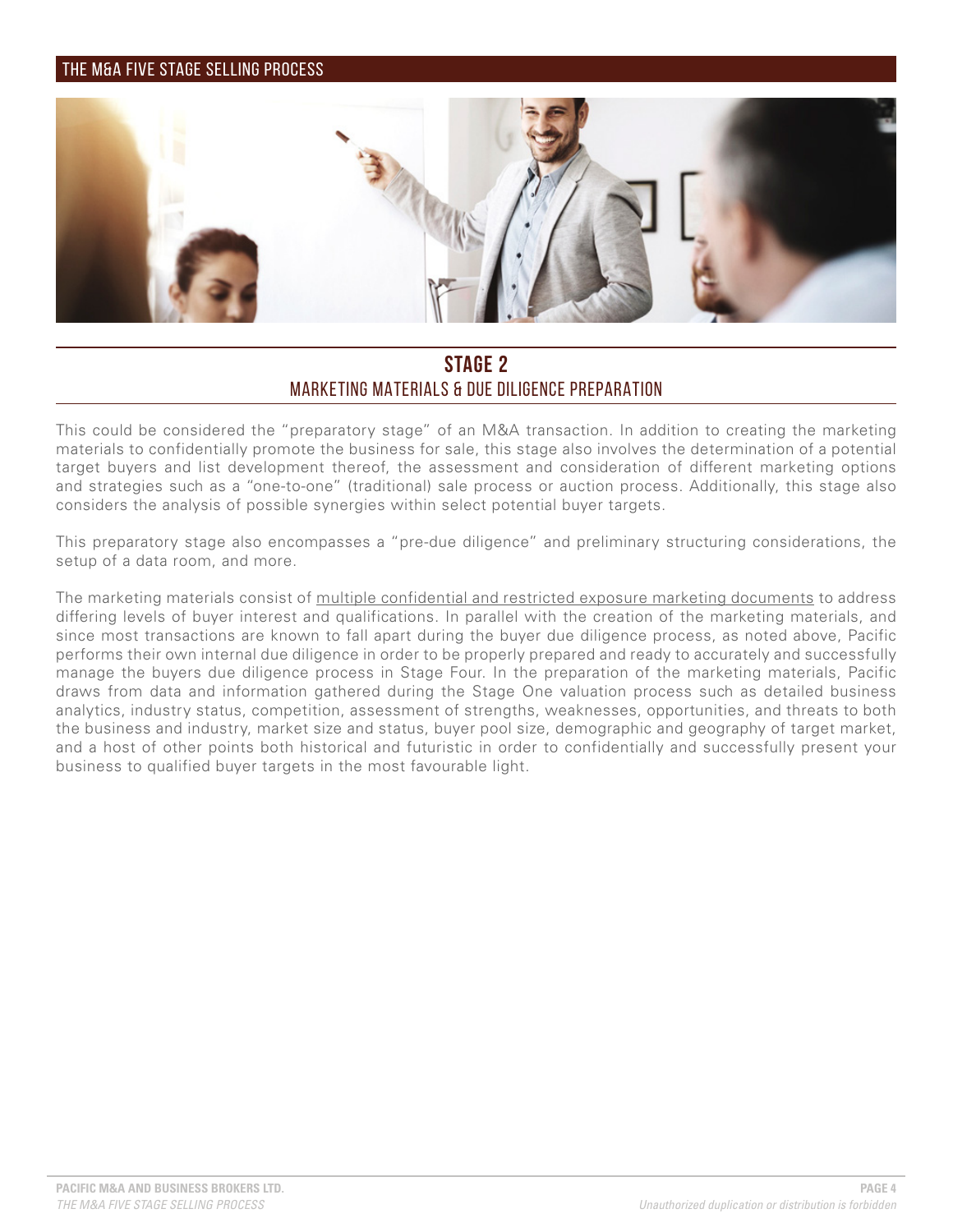

### **STAGE 3** MARKETING

Assuming the decided marketing process is the one-to-one process instead of the auction process (see Managed Auction Process for more information), Pacific M&A and Business Brokers passively and pro-actively markets your business.

Pacific passively markets the business by confidentially exposing the opportunity to a myriad of different M&A specific listing websites worldwide, and not restricted to local markets.

Pro-actively, they confidentially expose the business to their extensive worldwide affiliate M&A network, their internal pool of buyers and contacts numbering into the thousands as well as to specific strategic or synergistic or industry targets developed during Stage Two of the process. The objective here is at all times to attempt where possible, to deliver competing offers to the table in order to effectively drive the business value to the best buyer candidate.

This typically affords Pacific the opportunity to confidentially sell your business in the shortest period of time, and for the best and most realistic price. Historical data shows that on average, the deviation of the final selling price from the MPSP is less than 5% and with a closing success ration in the 95 percentile.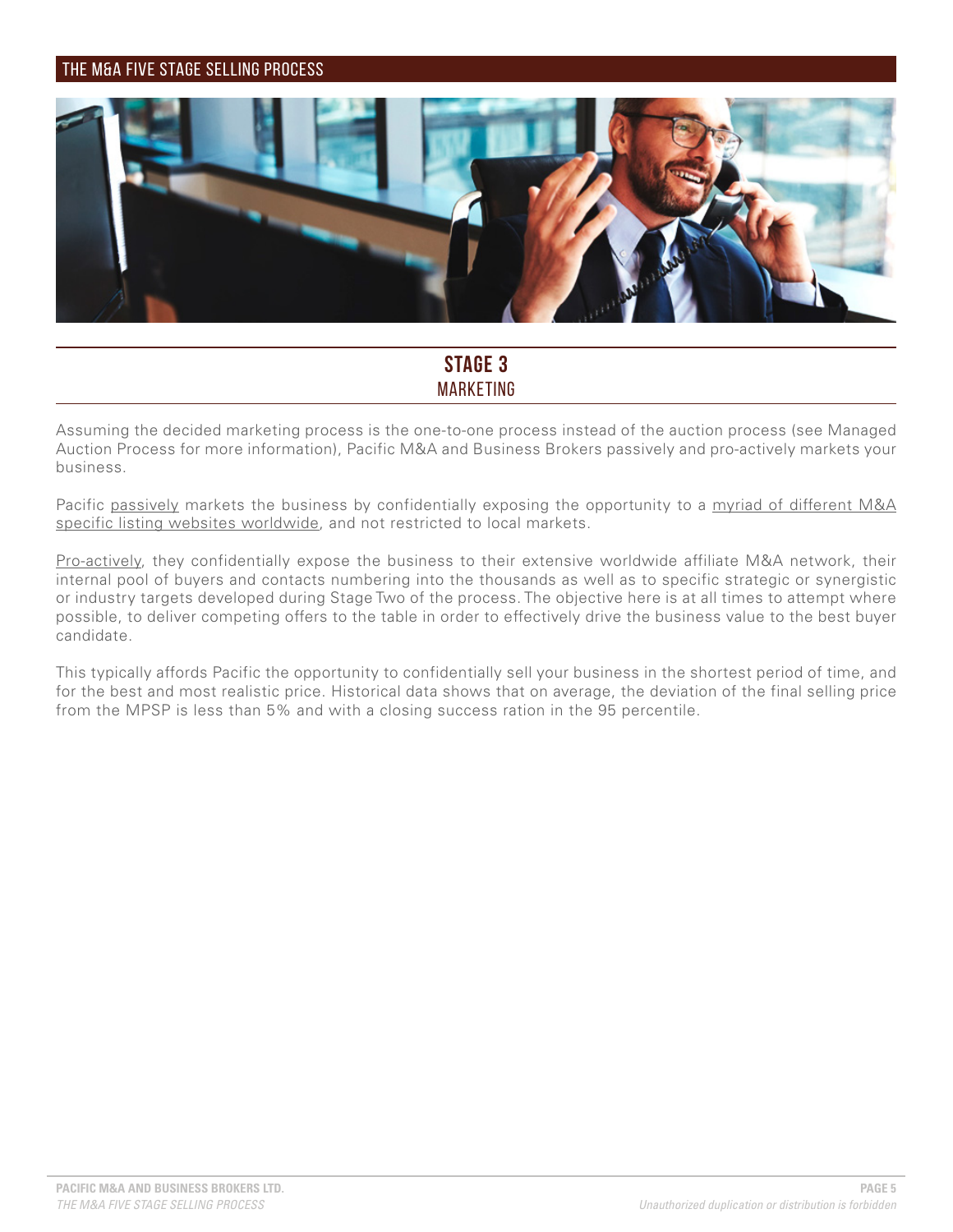

### **STAGE 4** NEGOTIATIONS & DUE DILIGENCE

Upon receipt of Non-Disclosure and Non Interference Agreements (NINDA) from potential buyers, and upon verification of their interest levels and financial capacity, using competitive criteria matching techniques, and a proprietary dedicated Client Relations Management software, Pacific's professional M&A Advisor prepares and negotiate offers, Letters of Intent (LOI) or Expressions of Interest (EOI) or Indications of Interest (IOI) for both maximum value and best fit.

Once an offer or LOI, EOI or IOI is accepted, Pacific manages the negotiations and due diligence process as previously noted and as prepared during Stage Two of the process in order to successfully avoid the pitfalls experienced by many others not being so strong and eloquent in their process. The due diligence process could take multiple forms including preliminary due diligence, or formal due diligence and the LOI, EOI or IOI could call for exclusive or non-exclusive due diligence and/or negotiations. Your M&A advisor will diligently elaborate and explain the applicable process.

Typically, an LOI follows an EOI or IOI and is a more formal document that will detail such things as timing, structuring, price, inclusions and exclusions including working capital, expected training and transition or participation, sources of funds, and much more. This is generally non-binding, and subject to negotiations. An offer is the most formal, and not often typical in larger transactions.

The due diligence is fully managed with Pacific's proprietary systemic process and controlled access to a cloud based digital data room that was established during Stage Two of the process. Successfully clearing a buyer due diligence stage signals that one is a step closer to the finish line.

The due diligence generally serves to confirm the consistency and material accuracy of representations made, quality of earnings, etc., the potential buyer party will now typically deploy a full due diligence team often consisting of accountants, lawyers, and other transactional advisors, and due diligence specialists. Together, the due diligence team will work to complete the due diligence to deliver to the potential buyer their findings. The diligence process will most often be broken up into several categories including but not limited to:

- a. Corporate
- b. Material Agreements
- c. Litigations
- d. Human Resources and Related Parties
- e. Financial
- f. Real Property
- g. Personal Property
- h. Intellectual Property
- i. Taxation
- j. Insurance and Liability
- k. Environmental
- l. Other

This information, flow, and due diligence is fully managed by Pacific and the M&A Advisor through the use of Pacific's proprietary systematic process.

Subject to the due diligence findings, once the due diligence is cleared, negotiations may continue with the purpose of articulating and refining the elements of a Definitive Agreement of Purchase and Sale.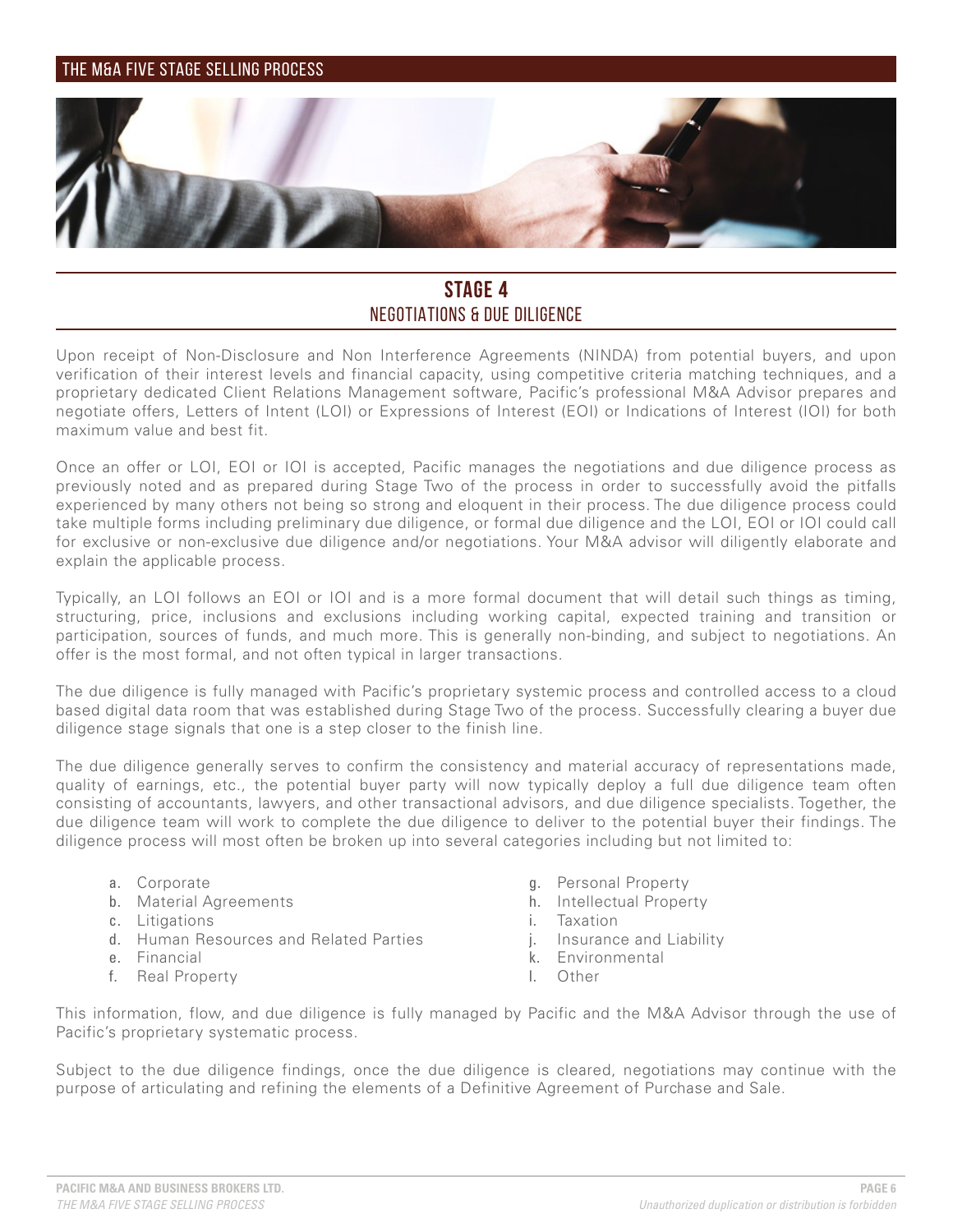

### **STAGE 5** CLOSING

Where applicable, it is typical to perform an inventory count prior to the closing. This will be coordinated by your professional M&A Advisor together with any other pre-closing activities.

In this final, yet critical stage, there are a multitude of things that can come into play and derail a deal including emotions. For this reason, Pacific's experienced professionals follow a methodical checklist of almost 300 steps to ensure that nothing is left to chance, or to the whim of emotions, fears, or the ill advised.

Professionally managing this final stage including all respective transaction advisors, counsels to the transaction, the buyer, and the seller, is absolutely essential to the success of a closing. It is not because of setbacks, or even surprises that so many transactions don't get across the finish line. It is most often due to the lack of knowledge, unrealistic expectations, lack of required resources, and pure lack of management of all the facets involved and required to successfully get across the transaction finish line.

Boasting a better than 95% close ratio versus the low industry standard (in the 20% range) clearly reflects Pacific's knowledgeable and professional systematic approach to the successful sale of your business.

#### In Closing

When hiring Pacific, you are hiring a full complement of professional M&A Advisors and Intermediaries. With a dedicated lead professional on the file, you will capitalize on several hundred years of professional expertise, all the required resources to successfully sell your business, and in one place, where their success, is directly tied to yours.